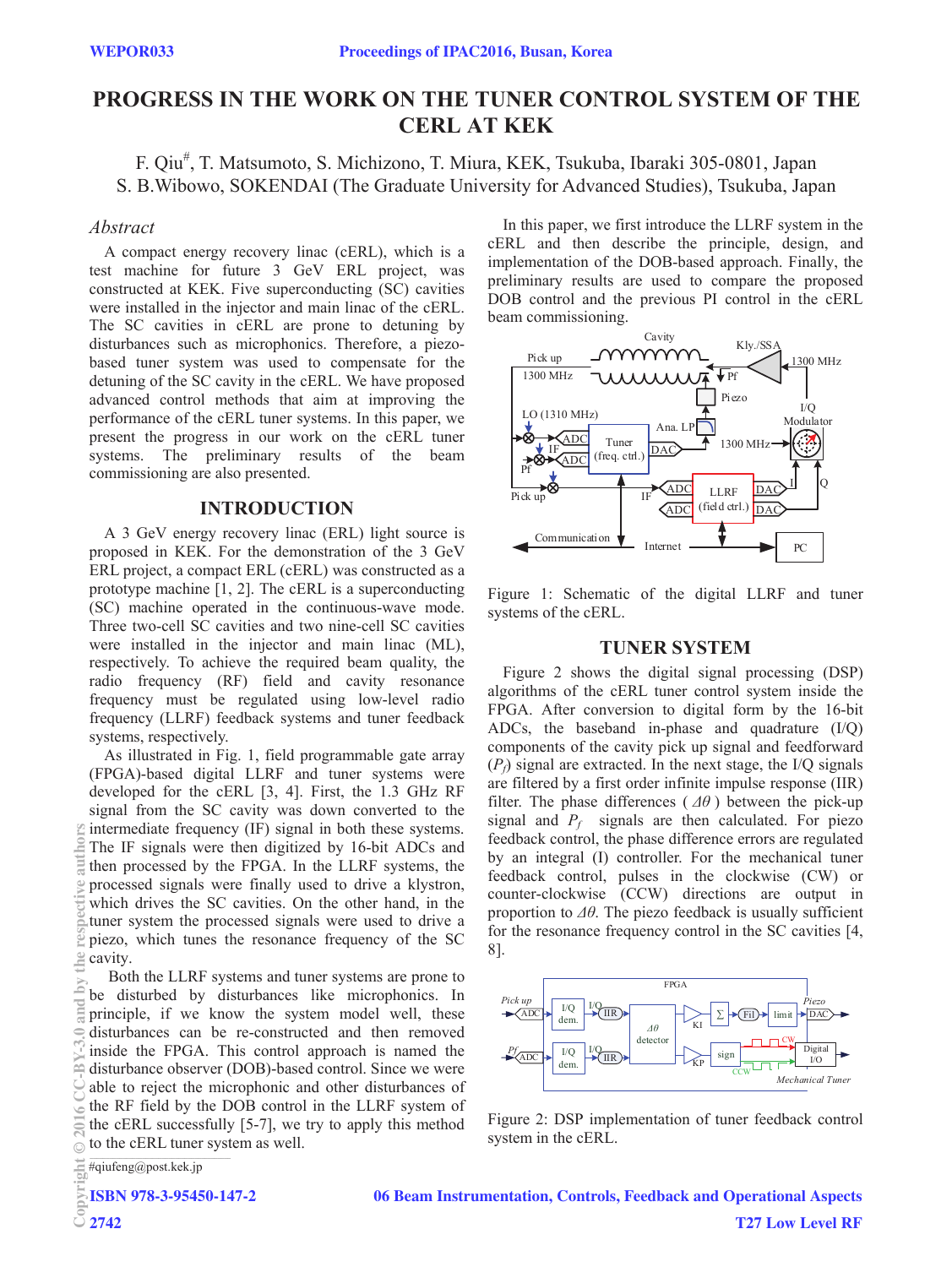#### **IIR FILTER**

To suppress the mechanical modes of the piezo system, the IIR filter with a difference equation as shown in (1), is applied in the tuner feedback system. It is a simple IIR filter with only one real pole. The filter bandwidth is proportional to the adjustable parameter *α*.

$$
y(n) = \alpha \cdot x(n) + (1 - \alpha) \cdot y(n - 1), \quad \alpha \ll 1 \tag{1}
$$

The realization of the IIR filter in the previous tuner system is shown in Fig. 3(a). This IIR filter works well if the filter bandwidth is large enough (e.g.  $f_{BW} \ge 1$  kHz). However, in the low-bandwidth case, the finite word length (FWL) effects produce a significant degradation of the filtering characteristics. To decrease the FWL effects, we have to increase the bit sizes of the two 18×24 multipliers in Fig. 3(a). As a result, the DSP hardware resources inside FPGA also have to be increased. Since that type of IIR filters are widely used in the digital LLRF systems and tuner systems in cERL, it is worthwhile to optimize the structure of this filter.

After a simple transformation, the difference equation in (1) can be transformed to (2). The corresponding realization of (2) is presented in Fig. 3(b). It can be clearly observed that the proposed structure requires only one 24×36 multiplier. Therefore, additional DSP hardware resources are not necessary even if the bits of the multiplier are doubled.

$$
y(n) = \alpha \cdot [x(n) - y(n-1)] + y(n-1), \ \alpha < 1 \tag{2}
$$



Figure 3: Realization of the previous (a) and proposed (b) IIR filter of the tuner system.

#### **DOB CONTROL OF TUNER SYSTEM**

DOB control is an advanced control approach that aims at rejecting the disturbances in a control system. Since there are various disturbances in both the LLRF and tuner systems, the DOB control can be a suitable approach for these control issues. We have already implemented the DOB-based control method in the LLRF system in the cERL commissioning successfully [5-7], hence, we would like to apply this method in the tuner system also.

According to the basics of the DOB approach presented in [5-7], a nominal open-loop system model is required for the DOB control. The complete mathematical model (transfer function) of the tuner system is given in [9]

$$
H(s) = \left(\frac{M_0}{\tau s + 1} + \sum_{k=1}^{N} \frac{\omega_k^2 M_k}{s^2 + 2\xi_k \omega_k s + \omega_k^2}\right) e^{-T_d s} \ . \tag{3}
$$

The parameter  $T_d$  outside the parentheses in (3) represents the measured group delay. The first-order components in the parentheses represent the passband of the tuner system, where  $M_0$  is the steady state gain and  $\tau$  a low-pass time constant. The second-order components are related to the high-frequency modes. Owing to the very tight time schedule in the cERL beam commissioning, we didn't have enough time to identify the detailed high-frequency modes of the tuner system, i.e., the coefficients of the second order component in (3). In this paper, we considered a tuner system of a first-order model with group delay that can be expressed by

$$
H_n(s) = \frac{M_0}{\tau s + 1} e^{-T_d s}.
$$
 (4)

The coefficients in (4) were identified by exciting the tuner system with a square wave in the DAC output and measuring the response of the phase difference; *Δθ* (see Fig. 4). After simple data analysis, the parameters such as group delay and time constant were obtained.



Figure 4: Simple identification experiment for the model in (4). Some high-frequency modes around 340 Hz can be also observed.

Similar to DOB control of the LLRF system [5-7], the Copyright  $\odot$  2016 CC-BY-3.0 and by the respective authors overall model of the DOB control and previous integral individual control of the tuner system is shown in Fig. 5. The presented DOB-based controller is indicated by the red dotted rectangle. The switch "SW" in Fig. 5 controls the enable/disable operation of the DOB controller, and the parameter  $G_{DOB}$  regulates the gain of the DOB controller. The IIR filter in Fig. 3 (b) is applied in the digital filters of  $F_1(z)$ ,  $F_{ADC}(z)$  and  $F_{DAC}(z)$ . The  $\geq$ bandwidths of both  $F_{ADC}(z)$  and  $F_{DAC}(z)$  are more than 5 kHz. The bandwidth of  $F_1(z)$  was set to be 25 Hz to suppress the 50 Hz components in ML cavities [6]. The definition of each model is summarized in Table I. In principle, the real disturbances *d* in the tuner system can be estimated by the DOB controller output, *de*, therefore, after removing that  $d_e$  in the tuner feedback loops, we can improve the disturbance rejection characteristics of the system  $[5-7]$ .  $\odot$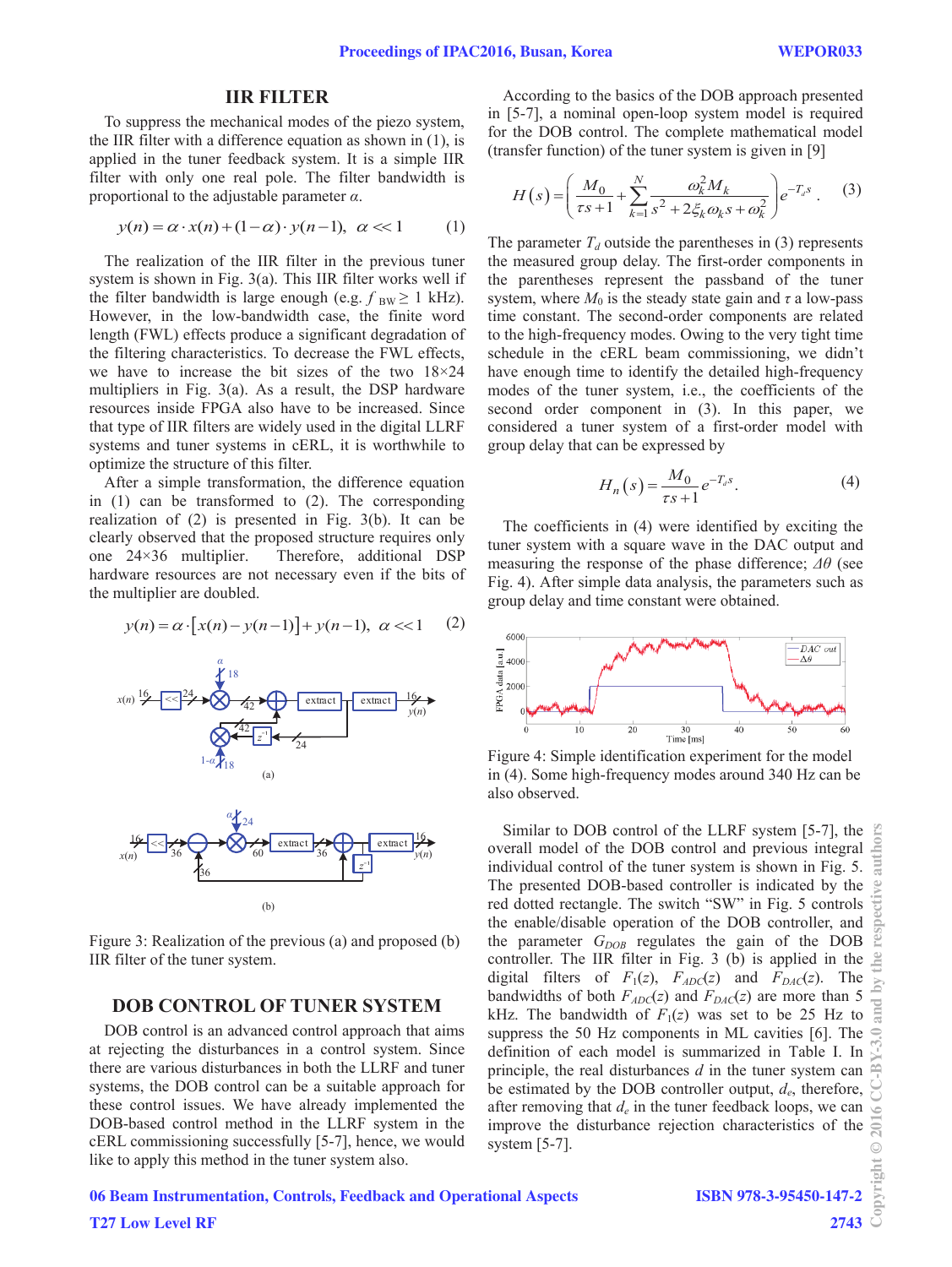

Figure 5: Overall model of "I+DOB" control, the DOB controller is indicated by the red dotted rectangles.

Table 1: Definition of the Models and Parameters in Fig. 5

| <b>Parameters</b>    | <b>Definition</b>                                            |
|----------------------|--------------------------------------------------------------|
| d(t)                 | Disturbance signal                                           |
| $d_e(k)$             | Estimated disturbance by DOB control                         |
| y(t)                 | Phase difference                                             |
| n(t)                 | High frequency noise signal                                  |
| Q(z)                 | Q-filter model, a second order IIR filter                    |
| $F_{1, ADC, DAC}(z)$ | IIR filter presented in (2)                                  |
| $z^{N}$              | Nominal group delay model                                    |
| $G_{DOB}$            | Gain of the DOB control (from 0 to 1)                        |
| I(z)                 | Integral controller                                          |
| H(s)                 | Real open-loop model of tuner system                         |
| $H_n(z)$             | Nominal open-loop model of tuner system<br>(w/o group delay) |

# **EXPERIMENT ON CERL BEAM COMMSSIONING**

We developed a DOB-based controller in an FPGA and demonstrated its performance in the digital tuner system of the ML cavities. Models (parameters) of the controllers used in the experiments are given in (5), (6) and (7). At first, we tried to operate the tuner system with integral individual control (by switching off the "SW" in Fig. 5), and we measured the phase differences; *Δθ*. In the next step, we switched on the DOB control, gradually raised the DOB gain  $G_{DOB}$  from 0 to 1, and then measured the phase differences again. With increase in the  $G_{DOB}$ , the disturbances in the phase differences reduced; however, when the gain was raised to 0.5, the components around 340 Hz is excited and system became unstable (see Fig. 4 and Fig. 7). The most probable reason is that there is a mechanical mode around 340 Hz, which is excited by the inverse components  $H_n^{-1}(z)$  of the DOB controller (see Fig. 5). Copyright Copyright Copyright Copyright Copyright Copyright Copyright Copyright Copyright Copyright Copyright Copyright Copyright Copyright Copyright Copyright Copyright Copyright Copyright Copyright Copyright Copyright C

$$
H_n(s) = \frac{2.7}{0.0016 \cdot s + 1} e^{-0.0005 \cdot s} \tag{5}
$$

 $Q(s) = \left(\frac{2\pi \cdot 1000}{2.2 \cdot 1000}\right)^2$  $Q(s) = \left(\frac{2\pi \cdot 1000}{s + 2\pi \cdot 1000}\right)$  $=\left(\frac{2\pi\cdot1000}{s+2\pi\cdot1000}\right)$ (6)

$$
I(s) = \frac{15.5}{s} \tag{7}
$$

Figure 6 compares the measured phase differences (left: waveform, right: spectrum) of the integral individual control and "I+DOB" control. Here, the gain of the DOB control  $(G_{DOB})$  is 0.4 (the highest value we could successfully reach). It can be observed that, the disturbance in the low frequency domain (DC to 100 Hz) are rejected well by the DOB controller.

Figure 7 shows the 340 Hz component excited in the case of  $G_{DOB}$  = 0.5. It seems that the simple first-order model in (4) is not sufficient to represent the behavior of a real tuner system; thus, higher precision system identification is necessary.



Figure 6: Integral individual control (blue) vs. "I+DOB" control (red). The waveform of phase difference (left) is plotted as well as its FFT analysis (right).



Figure 7: Tuner system becomes unstable in the case of  $G_{DOB} = 0.5$ . A component at approximately 340 Hz was excited.

#### **SUMMARY**

Digital LLRF systems and tuner systems were developed for the cERL. To decrease the influence of the FWL effects of the tuner system, we first optimized the structure of the IIR filter. Furthermore, to improve the disturbance rejection, we implemented a DOB-based control approach for the tuner system. Experiments in beam commissioning indicated that the DOB control was effective in rejecting the low-frequency disturbances. However, due to the probable existence of mechanical modes, the gain of the DOB controller was limited to less than 0.5. A higher-precision system model is required for further improvement in the system performance.

**OTO**